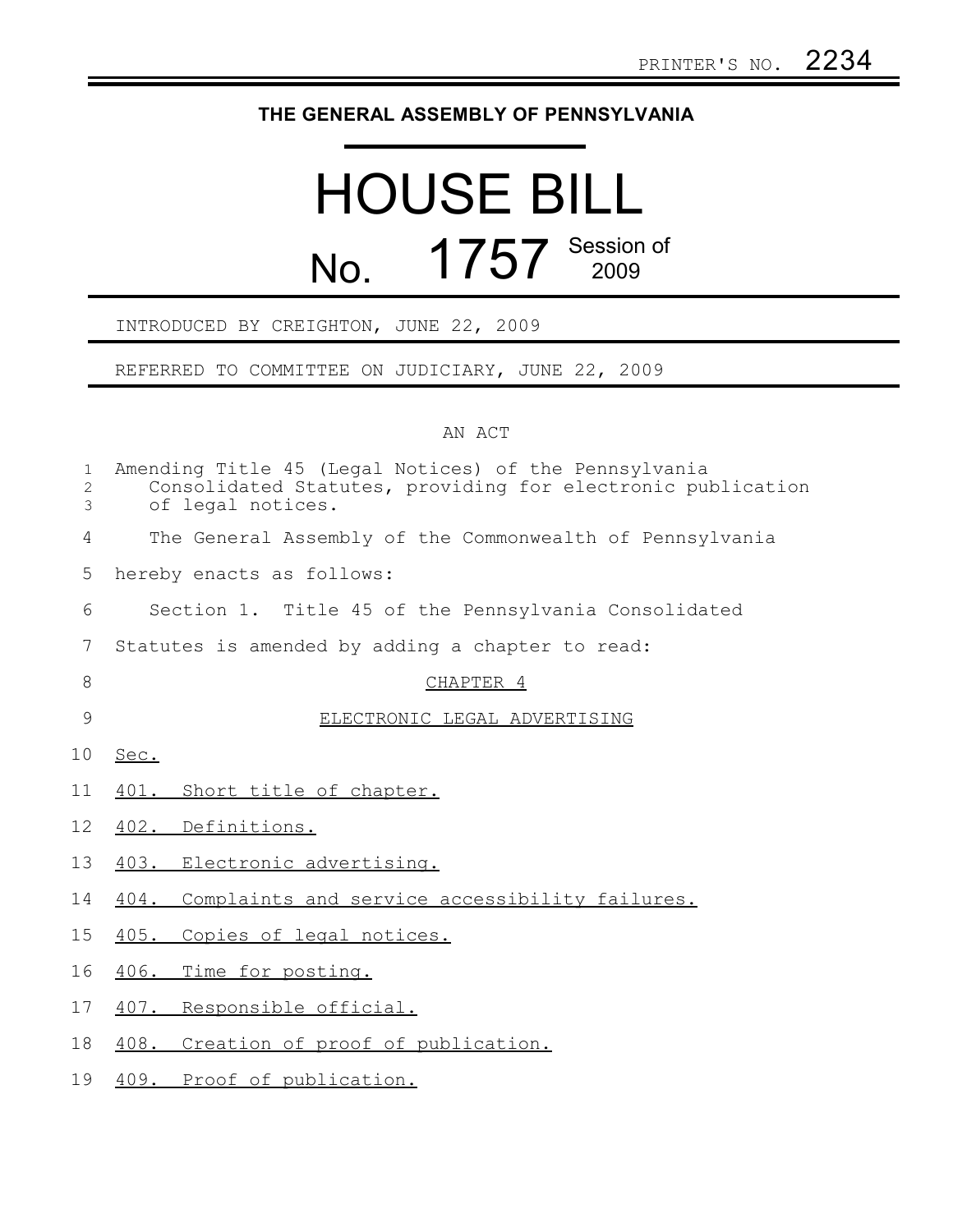| 1     | 410. Other notice and advertising requirements.                  |
|-------|------------------------------------------------------------------|
| 2     | § 401. Short title of chapter.                                   |
| 3     | This chapter shall be known and may be cited as the              |
| 4     | Electronic Legal Advertising Act.                                |
| 5     | § 402. Definitions.                                              |
| 6     | The following words and phrases when used in this chapter        |
| 7     | shall have the meanings given to them in this section unless the |
| $8\,$ | context clearly indicates otherwise:                             |
| 9     | "Electronic publication" or "electronically publish." The        |
| 10    | public advertisement of a legal notice in HyperText Markup       |
| 11    | Lanquage format (HTML) or an equivalent language format on an    |
| 12    | official government Internet website.                            |
| 13    | "Notice website." An Internet website that is maintained by      |
| 14    | a governmental unit, or by a third party under contract with the |
| 15    | unit, that contains links to the legal notices electronically    |
| 16    | published by the governmental unit.                              |
| 17    | <u>"Official Internet website" or "official website." The</u>    |
| 18    | Internet location designated by a governmental unit as its       |
| 19    | primary source of information about the governmental unit on the |
| 20    | Internet.                                                        |
| 21    | § 403. Electronic advertising.                                   |
| 22    | Whenever a governmental unit is required by law to publish a     |
| 23    | legal notice in one or more newspapers of general circulation,   |
| 24    | the governmental unit or its representative may publish the      |
| 25    | notice on an official government notice website instead of in a  |
| 26    | newspaper of general circulation, if all of the following        |
| 27    | requirements are met:                                            |
| 28    | The governmental unit, or the host of the notice<br>(1)          |
| 29    | website, shall enter into a service-level agreement with an      |
| 30    | Internet service provider that quarantees the site is            |

20090HB1757PN2234 - 2 -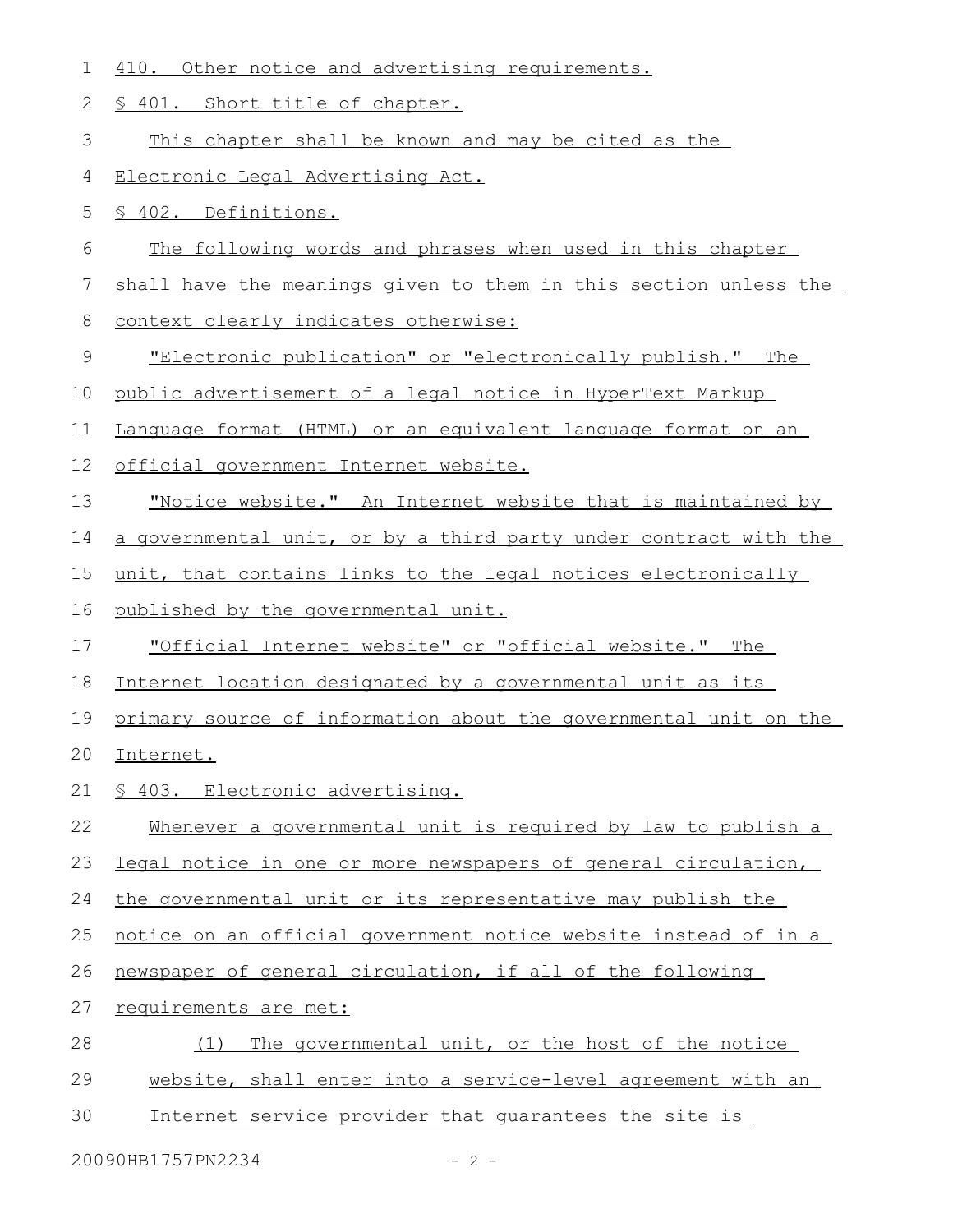accessible to the public over the Internet at least 98% of the time, 24 hours a day, 365 days a year. (2) The governmental unit's official Internet website containing the notice website shall be registered with the Office of Information Technology of the Office of Administration, for posting on a State Internet website that lists Internet sites of governmental units. (3) The governmental unit's official Internet website shall prominently display a link to the notice webpage, which shall be an index webpage, containing a list of all current legal notices of the unit, with links to the full text of those notices, not just to summaries of those notices. The index webpage shall also contain a search function and other features that improve public accessibility to legal notices. (4) Each webpage on the official website with a link to the notice webpage or index webpage, as well as the notice website itself, shall contain an e-mail link to submit a complaint to the governmental unit if access to any legal notice fails. § 404. Complaints and service accessibility failures. A governmental unit shall review all complaints reported under section 403(4) (relating to electronic advertising) or otherwise to determine the cause of any service accessibility failure, and it shall document the findings and any action taken to resolve the failure. The governmental unit shall keep and make available for public inspection all records of complaints and service accessibility failures. § 405. Copies of legal notices. Whenever an individual is unable to access an electronic publication of a legal notice, the issuing governmental unit 1 2 3 4 5 6 7 8 9 10 11 12 13 14 15 16 17 18 19 20 21 22 23 24 25 26 27 28 29 30

20090HB1757PN2234 - 3 -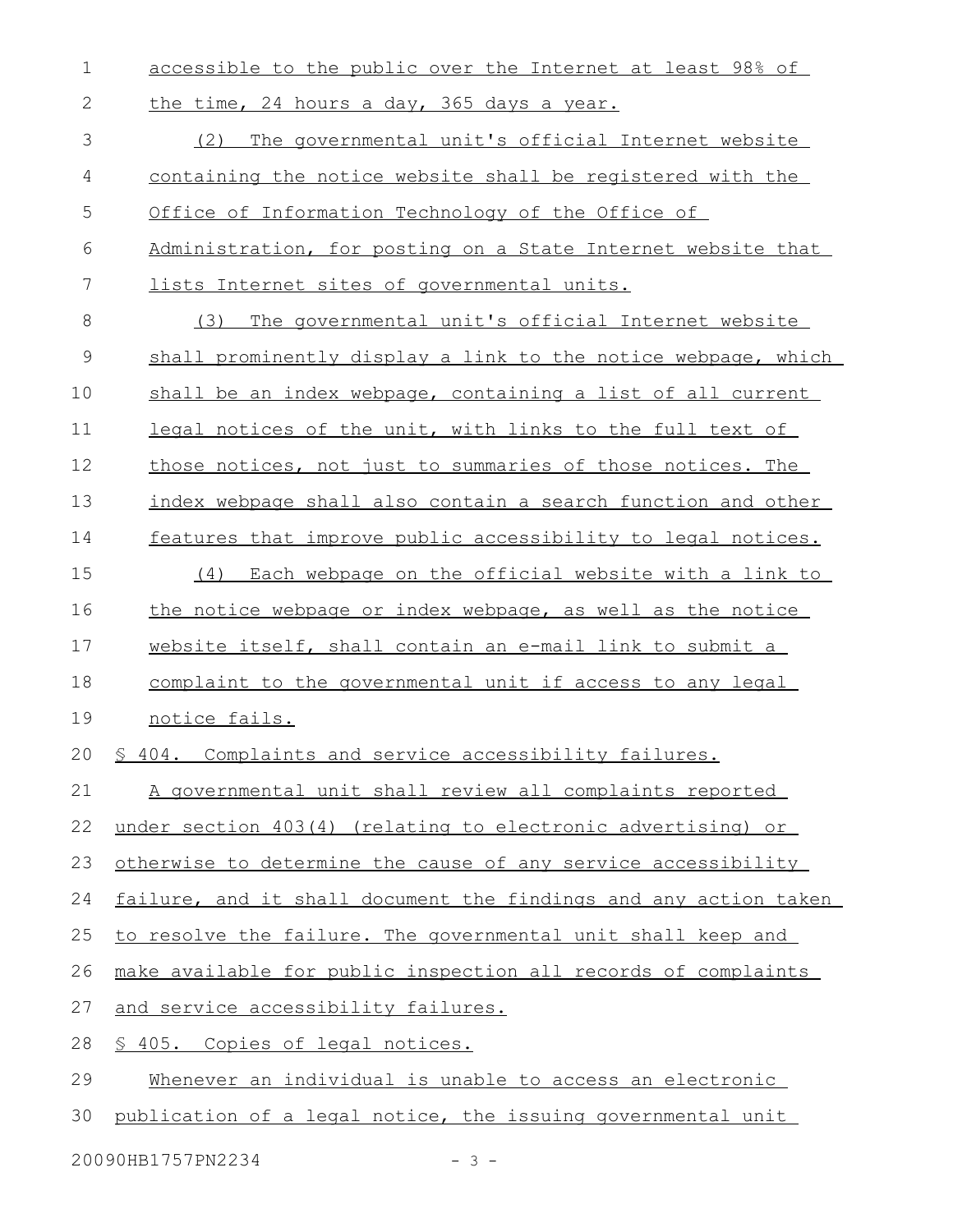| 1                          | shall provide a copy of the notice to the individual free of     |  |
|----------------------------|------------------------------------------------------------------|--|
| 2                          | charge.                                                          |  |
| 3                          | \$ 406. Time for posting.                                        |  |
| 4                          | Notices shall remain available on the notice website at least    |  |
| 5                          | until the last posting date required by law has expired or until |  |
| 6                          | the event described in a notice has taken place, whichever is    |  |
| 7                          | <u>later.</u>                                                    |  |
| 8                          | § 407. Responsible official.                                     |  |
| 9                          | A governmental unit shall designate an official to be            |  |
| 10                         | responsible for electronic publication and shall post the name   |  |
| 11                         | and contact information of the official on the notice website.   |  |
| 12                         | \$ 408. Creation of proof of publication.                        |  |
| 13                         | The governmental unit shall create and keep, or have provided    |  |
| 14                         | by the notice website contractor, a proof of publication for     |  |
| 15                         | each legal notice. The proof of publication shall state that the |  |
| 16                         | legal notice was posted from the initial date through either the |  |
| 17                         | last posting date required by law or the date when the event     |  |
| 18                         | described in a notice takes place, whichever occurs later.       |  |
| 19                         | § 409. Proof of publication.                                     |  |
| 20                         | Proof of publication of an electronically published legal        |  |
| 21                         | notice for the purpose of complying with public notice           |  |
| 22                         | requirements shall be satisfied and deemed conclusive upon the   |  |
| 23                         | provision of a copy of the proof of publication, certified by    |  |
| 24                         | the official designated under section 407 (relating to           |  |
| 25                         | responsible official), stating that the notice was posted from   |  |
| 26                         | the initial date until the last posting date required by law.    |  |
| 27                         | \$ 410. Other notice and advertising requirements.               |  |
| 28                         | Nothing in this chapter shall negate or effect any               |  |
| 29                         | requirement in law, requlation or rule requiring that a notice   |  |
| 30                         | or other advertisement be published in a periodical designated   |  |
| 20090HB1757PN2234<br>- 4 - |                                                                  |  |